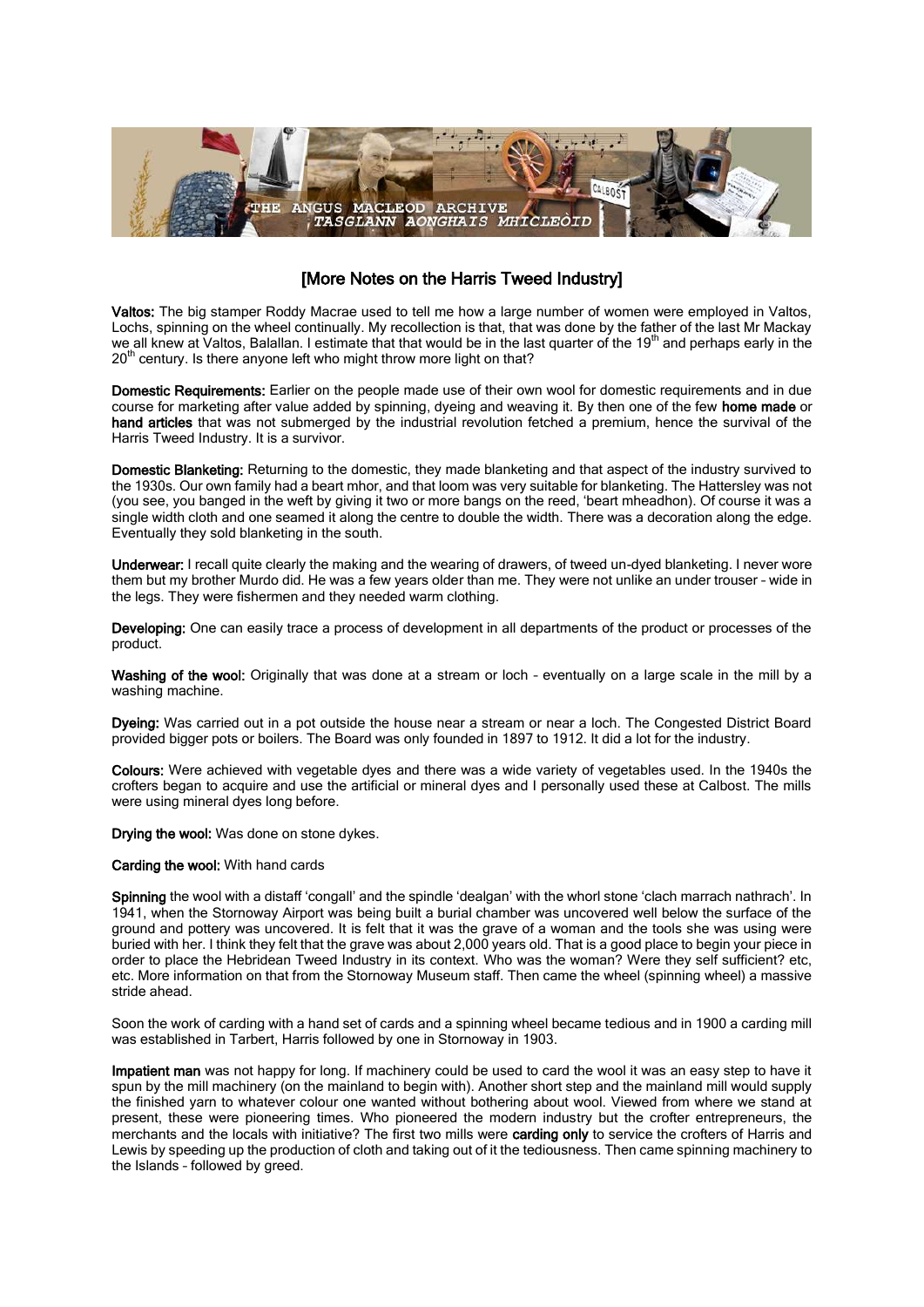Weaving development: Continuing the development of weaving you began with the bone comb at the airport, the 'beart bheag', the 'beart mhor', the 'Hattersley', the 'double width' and along the way you will notice mans greediness by tinkering with 'power weaving' double width cloth in the 1960s etc – at a time when that was quite unnecessary because the manufacturers of Harris Tweed 'Orb' could not supply the demand (nearly 8,000,000 yards in 1966). That folly was followed by these rich spinners carting their machinery to the dump in the 1970s.

Marketing: Harris Tweed is a high class product - a cottage industry product partly hand made. People pay for that kind of product because of the image and even the quality 100% virgin wool. It is madness therefore to channel that product to the cheap end of the trade. It is quite elementary that the high class expensive end of the trade would drop the article when it was devalued by selling it cheap indirect to the mass markers up. Harris Tweed by its very nature cannot compete with mass produced cloth. Once again, it was some of the big spinner manufacturers that cultivated the mass garment producers when the demand was high and those steps unnecessary.

Harris Tweed Association - 'Orb' Stamp: Did the H.T.A. Ltd., do all they should have done in the way they should have done it - (I am a prejudiced person) but I think they failed the industry. Their very existence and the existence of the 'Orb' was a magnificent thing and their very existence did a lot for Harris Tweed. All public bodies are only as good as the people who serve on them and usually such bodies are dragged down by one or more member's but perhaps that is far too controversial for this short piece.

Orb: I would, however, refer to the protection afforded by the Orb and remember in that conclusion to mention the giant Rev. Murdo Macrae. My information is that he mainly argued for the principle of retaining the weaving – as it was always was – at the homes of the Islanders. That therefore was one of the base points in the Orb definition of 1933 when the definition was amended. After all it was a crofter cottage industry. The original Orb Trade Mark was initiated not by spinners but by members of the crofting community – merchants, small producer's and local buyers of Tweed who were in touch with the southern market who bought the cloth because it was a crofter home made cloth – not made to pattern but in the colours and designs that occurred to the housewives etc. Did you know that it was really after the last war that the Harris Tweed Industry began in earnest to design and sell by 'bunch' through their agents at home and abroad? Weavers were then taken on to do pattern work. So much of it was done in the 1930s. Before the war small producers and even the mills produced the tweed first and then approached buyers. The housewife was the same and indeed is still the same in Harris.

Local Buyers: Local merchants and entrepreneurial people with initiative and a little education played a major part in the development of Harris Tweed. My early recollections are that Donald Maciver, Bayhead, Donald Macaulay, Cromwell Street, Muintear a Cheannaich in Balallan and Jessie Platt in Eishken were prominent buyers of crofter's webs of tweed. Later on perhaps there were a lot more dealers.

Do not overlook education. Older folk were not all equipped with sufficient education to conduct business with London and Locals House, the two main textile centres in Britain.

Voluntary Organisations: These were the early pioneers, the Dunmores, The Platts, or at least her good self (note it was always the women), The Highland Home Industries Ltd., the Crofters Agency Ltd., Mrs Seaforth and particularly Mrs Thomas, wife of Captain Thomas first in Edinburgh and later in London.

In 1984 Mrs Winifred Shand wrote a book 'The Isles Are My Delight'. She was the last buyer of the Highland Home Industries in the Uists. A nice quaint old lady from Edinburgh. She was with us on the original tourist organisation from about 1958. The book is an amusing ramble; the point is that the Highland Home Industries has a presence in the Islands until long after the Second World War.

Depot at Balallan: Try as I may I cannot find any reference to a Harris Tweed Depot at Balallan, but I feel that there was a depot at Balallan, probably near the Highland Home Industries and I am inclined to think that it was Alexander Lamont who was an instructor appointed with Congested District Board funds paying his salary. His duties were to instruct and improve all aspects of manufacture.

Warping: Originally, and even when I remember, warping was done with very few yarn ends in ones hand. In due course it came to the decimal and then the dozen 12. On a bank which takes 48 and even at times 72. I remember when my brother started to use a bank of 24 ends and my father was not very pleased. Later on my brother would up to 48 – he was very progressive.

Tying in was not done when I was at school. The loom was cleared and the weaver had to send back the 'Fuighacht' meaning the last 18inches of the web. I still remember in the mid 1920s when my brother did the first tied in tweed and my father thought he was reckless with silly new ideas.

Alexander Lamont taught the local weavers better methods of warping and quite possibly tying in, new designs and various other improvements. Mr Lamont was working in Kenneth Mackenzie Ltd., Lewis, on a power double width loom doing blankets in the very early 1930s. Newall's had one as well. His daughter lived on Lewis Street, just opposite the pub on the corner of Francis Street and Lewis Street. They were Skye people, I think.

At that time, that is in the late 20s and early 30s, both mills in Stornoway, Kenneth Mackenzie & Newall's had a